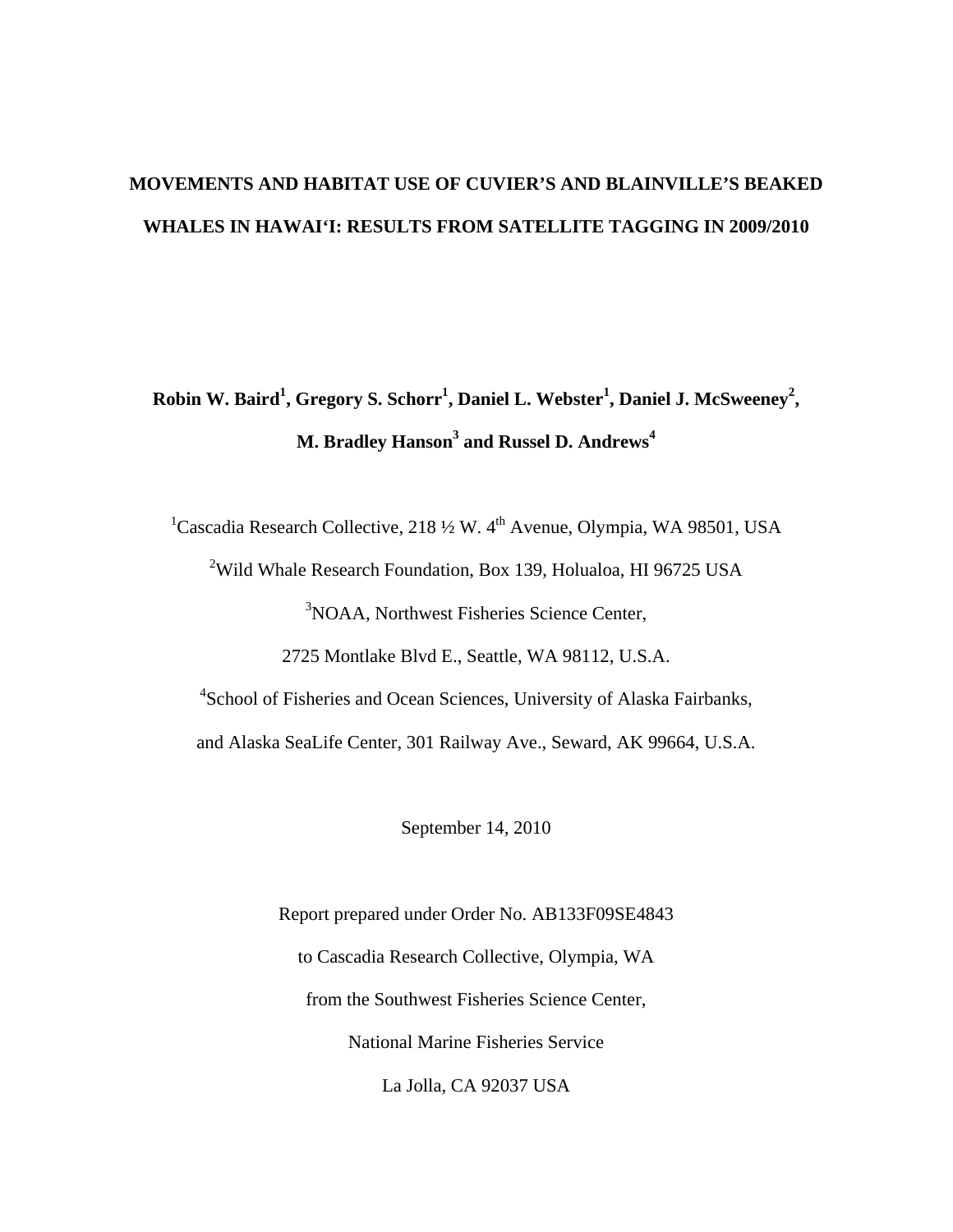## **Abstract**

 To assess movements and habitat use of beaked whales in Hawai'i, satellite tags were remotely-deployed on two adult female Cuvier's beaked whales (*Ziphius cavirostris*) and one adult female Blainville's beaked whale (*Mesoplodon densirostris*) between October 2009 and April 2010. All three individuals were photo-identified, but only one (a Cuvier's) had been previously documented off the island and was known to be part of the resident population. Location data for the Cuvier's beaked whales were received for 7.2 and 25.5 days, and location data for the Blainville's beaked whale were received for 20.5 days. All three individuals remained associated with the island of Hawai'i for the duration of tag attachments. Median water depth and distance from shore for the locations of the Blainville's beaked whale were 1,098 m and 23.2 km, respectively. Median water depths and distances from shore for the locations of the two Cuvier's beaked whales were 2,389 m and 14.4 km, and 1,970 m and 10.7 km. The shallower depths yet greater distances from shore for the Blainville's beaked whale were due to that individual spending its time off the northwest part of the island, where shallower water extends further from shore. Movements of the Blainville's beaked whale were restricted to the waters off the west and north side of the island, similar to earlier tagging results for this species that suggest the island-associated population rarely utilizes waters off the windward side of the island. One of the tags deployed on a Cuvier's beaked whale also recorded and transmitted information on dive depth (72 hours total). This is the first satellite-dive tag deployed on a beaked whale, and it more than doubled the sample size of dive data available for Cuvier's beaked whales in Hawai'i. As was found previously for two Cuvier's beaked whales tagged with time-depth recorders, long (maximum 86.9 min) and deep (maximum 1,752 m) dives were recorded both during the day and night, although there were diel differences in use of the water column.

### **Introduction**

 The use of remotely-deployed satellite tags has dramatically increased our understanding of habitat use and movements of Blainville's beaked whales (*Mesoplodon densirostris*) and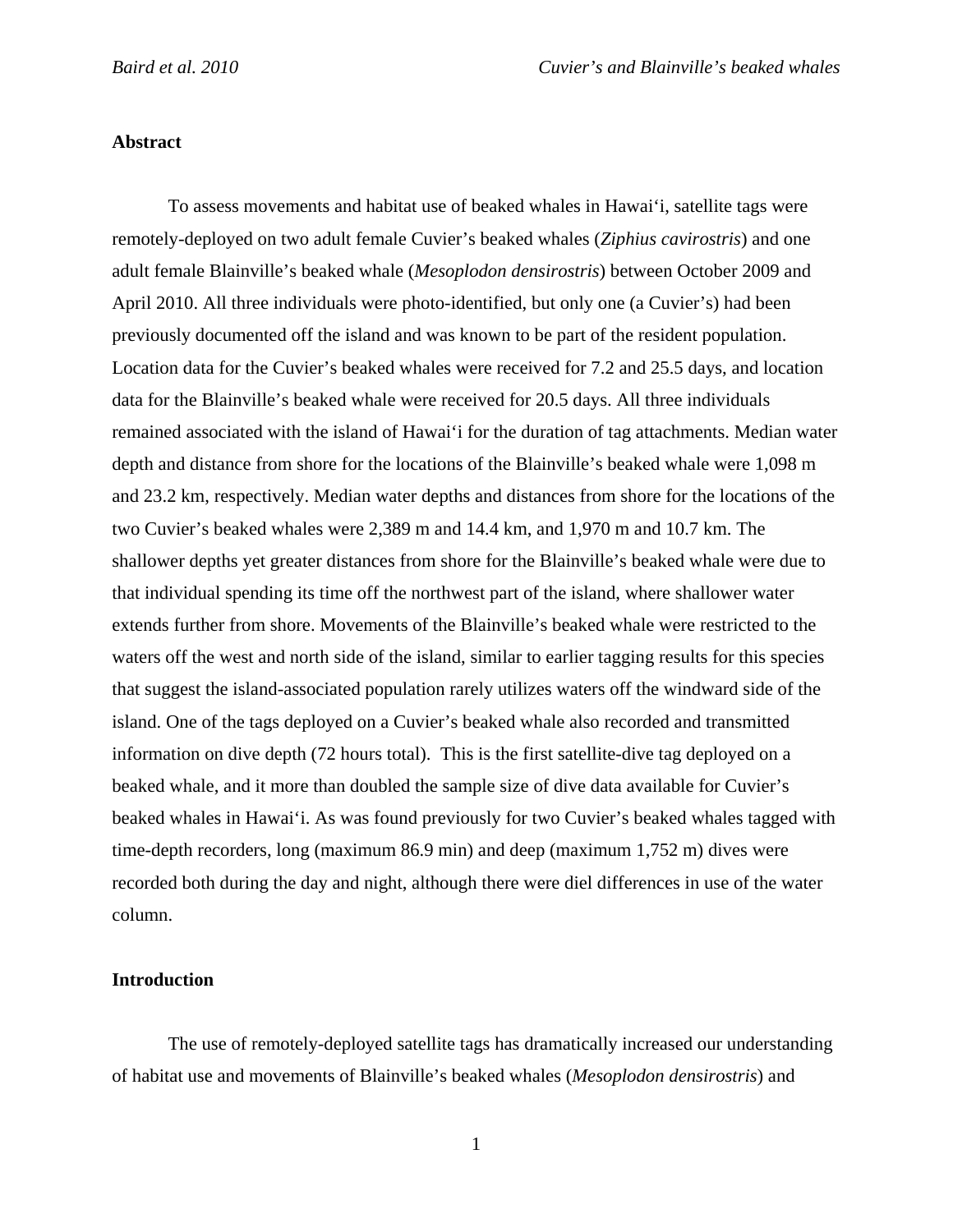Cuvier's beaked whales (*Ziphius cavirostris*) in recent years (Schorr et al. 2008, 2009; Baird et al. 2009a). In Hawai'i such tagging has demonstrated that both species remain strongly associated with the island of Hawai'i for periods of weeks to months (Schorr et al. 2008, 2009; Baird et al. 2009a), supporting the existence of resident populations evident from photoidentification data (McSweeney et al. 2007). A tagged individual Blainville's beaked whale thought to be from an open-ocean population (based on photo-identification of the group and the location where it was tagged) exhibited long-distance offshore movements and strong differences in habitat use from the resident population (Baird et al. 2009a). Movement data from the resident population of Blainville's beaked whales has indicated an apparent preference for the west (leeward) side of the island of Hawai'i, while a much smaller sample size of movement data from Cuvier's beaked whales has indicated they appear to use the windward (east) side of the island of Hawai'i to some extent (Baird et al. 2009a). Such information can be used in predicting exposure of beaked whale populations to anthropogenic activities such as mid-frequency sonar or ocean thermal energy development and in determining appropriate areas to protect small resident populations.

 Although the sample of movement data from satellite-tagged Blainville's beaked whales from the resident population off the island of Hawai'i is relatively large (8 individuals from 5 groups, for an average of 48 days, Schorr et al. 2009), the sample for Cuvier's beaked whales was small prior to this effort (only 4 individuals from 3 groups, with one tag transmitting for only 2.2 days, median = 17.4 days). This report summarizes results from field efforts in the latter half of 2009 and first half of 2010 with efforts focused on obtaining additional information on movements and habitat use of both Cuvier's and Blainville's beaked whales off the island of Hawai'i. During these efforts, several other species were also satellite tagged, and additional information was obtained through photo-identification, acoustic recording and biopsy efforts (results will be reported elsewhere).

#### **Methods**

Small-boat based field efforts were undertaken in October 2009, December 2009, and April 2010 out of Honokohau Harbor on the west coast of the island of Hawai'i, using a 27'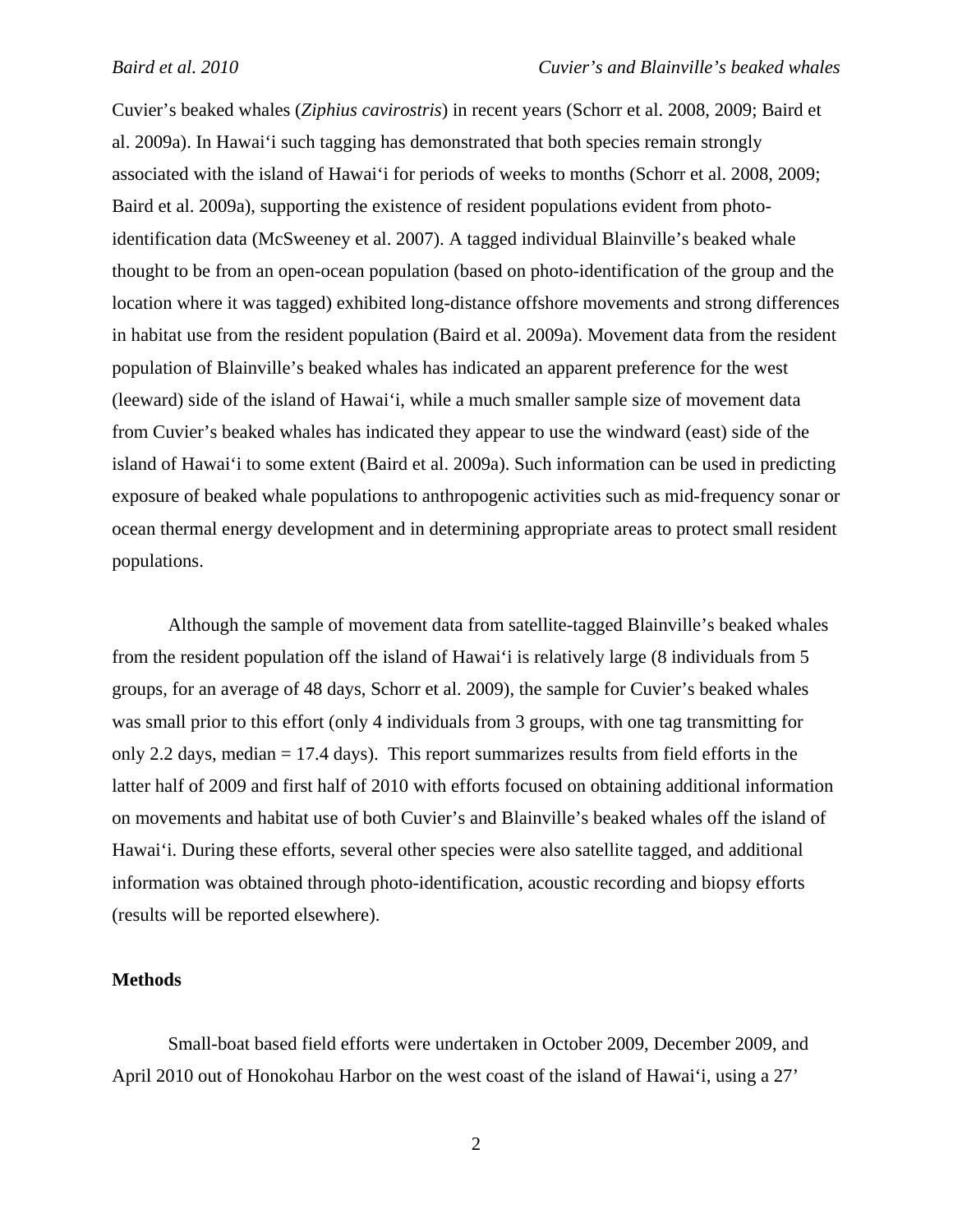Boston Whaler with a custom tower for elevated observers and a custom bow pulpit for tagging. The vessel searched for cetaceans along the west coast of the island, and efforts were made to maximize the spatial extent of survey effort given the logistic constraints of sea conditions and distance to the harbor. Emphasis was placed on working in locations and sea conditions that were most suitable for detecting and working with beaked whales. A team of 4-7 observers scanned 360 degrees around the research vessel and all observed groups of cetaceans were approached for species identification, estimation of group size and determination of location and behavior. All groups of beaked whales were followed as long as possible unless individuals showed strong avoidance reaction to the research vessel that indicated that further approaches would be unlikely to result in successful satellite tagging. Photographs were taken for species and individual identification and to document sex of individuals seen. Individual identification photos were compared to a long-term photo-identification catalog (see McSweeney et al. 2007). When groups could be approached close enough for tagging, we attempted to deploy satellite tags. When groups exhibited reactions that suggested that would not be approachable, efforts were refocused on biopsy sampling which could be undertaken at much greater distances than satellite tagging.

Two types of satellite tags were used, a Wildlife Computers location-only SPOT-5 tag (the same as those used by Schorr et al. (2009) and Baird et al. (2010)), and a Wildlife Computers Mk10A tag that recorded and transmitted depth data as well as location information (satellite-dive tag). Based on species differences in the frequency and amount of time spent at the surface (Baird et al. 2008), expected maximum attachment durations and battery capacity of the tags, and the need for a greater number of transmission periods in order to obtain dive data from the Mk10A, the Blainville's SPOT-5 tag was set to transmit 10 hours per day, the Cuvier's SPOT-5 tag was set to transmit 16 hours per day, and the Mk10A was set to transmit 22 hours per day. Due to transmission limitations, the Mk10A was programmed to record depth every 2.5 minutes, as well as to record the duration, maximum depth and depth profile of all dives greater than 50 m. The tags were deployed using a pneumatic rifle as described by Schorr et al. (2009).

Data obtained from the ARGOS system was processed with the Douglas Argos-Filter v. 7.06 (available at Alaska.usgs.gov/science/biology/spatial/douglas.html) using two independent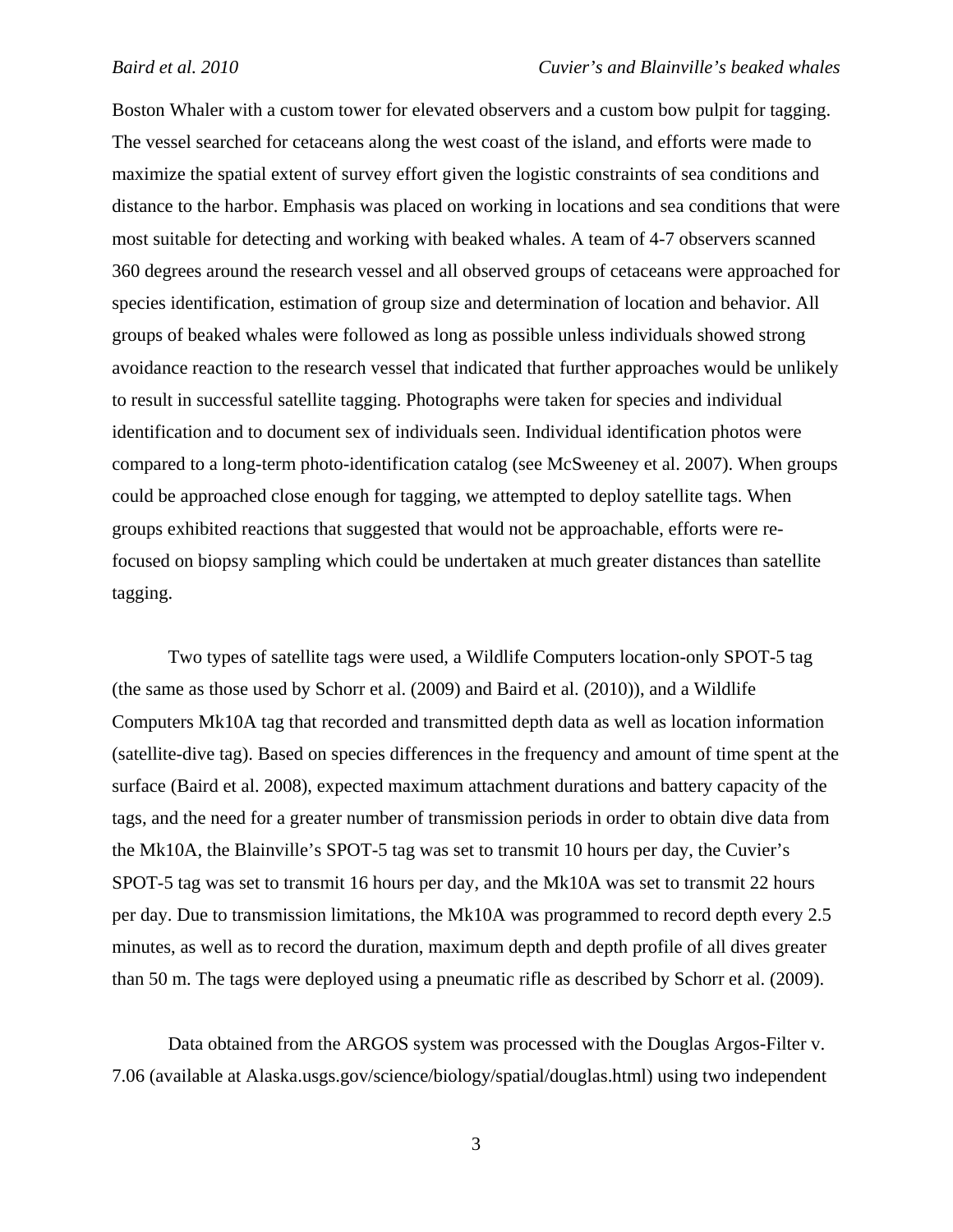methods: distance between consecutive locations, and rate and bearings among consecutive movement vectors. Location classes 3 and 2 were automatically retained. Maximum rate of movement was set at 10 km/h. Depth, distance from shore, and closest island for all locations which passed the Douglas Argos-filter were determined in ArcGIS v. 9.2 (ESRI, Redlands, California) using a 50 m x 50 m multibeam synthesis bathymetry model from the Hawai'i Mapping Research Group (available at www.soest.hawaii.edu/HMRG/multibeam/index.php).

# **Results and Discussion**

Field operations were undertaken on 42 separate days, with a total of 303 hours of survey effort, covering 5,451 kilometers of trackline. Approximately 73% of survey effort (measured as number of hours) was spent in sea conditions that were favorable for sighting beaked whales (Beaufort 0, 1 or 2), and approximately 84% of the total survey effort was spent in depths where beaked whales are likely to be found (>500 m). During field operations there were 122 sightings of 13 species of odontocetes. Of these, there were 13 sightings of beaked whales, representing one sighting every 23.3 hours (419 km) of effort. Of the 13 sightings, there were 3 groups of Blainville's beaked whales (group size median  $= 2$ , range 2-3), and 10 groups of Cuvier's beaked whales (group size median  $= 1$ , range 1-3). We were able to obtain photographs from all groups of Blainville's beaked whales (2,720 photos) and 9 of the 10 groups of Cuvier's beaked whales (3,796 photos). We were able to obtain 3 biopsy samples of Blainville's beaked whales and 2 biopsy samples of Cuvier's beaked whales.

Location-only satellite tags were deployed on one adult female Blainville's beaked whale (HIMd168) in December 2009 (with locations received over a 21-day span) and one adult female Cuvier's beaked whale (HIZc068) in October 2009 (with locations received over a 26-day span). One satellite-dive tag was deployed on an adult female Cuvier's beaked whale (HIZc007) in April 2010 (with location and dive data received over an 8-day span). Details on tag deployments and data obtained are summarized in Table 1. Both Cuvier's beaked whales were alone when tagged, while the Blainville's beaked whale was in a group with two other individuals, an adult male and a juvenile. Although good quality photos were obtained of the tagged Blainville's and the juvenile, no good identification photographs were obtained of the adult male. One of the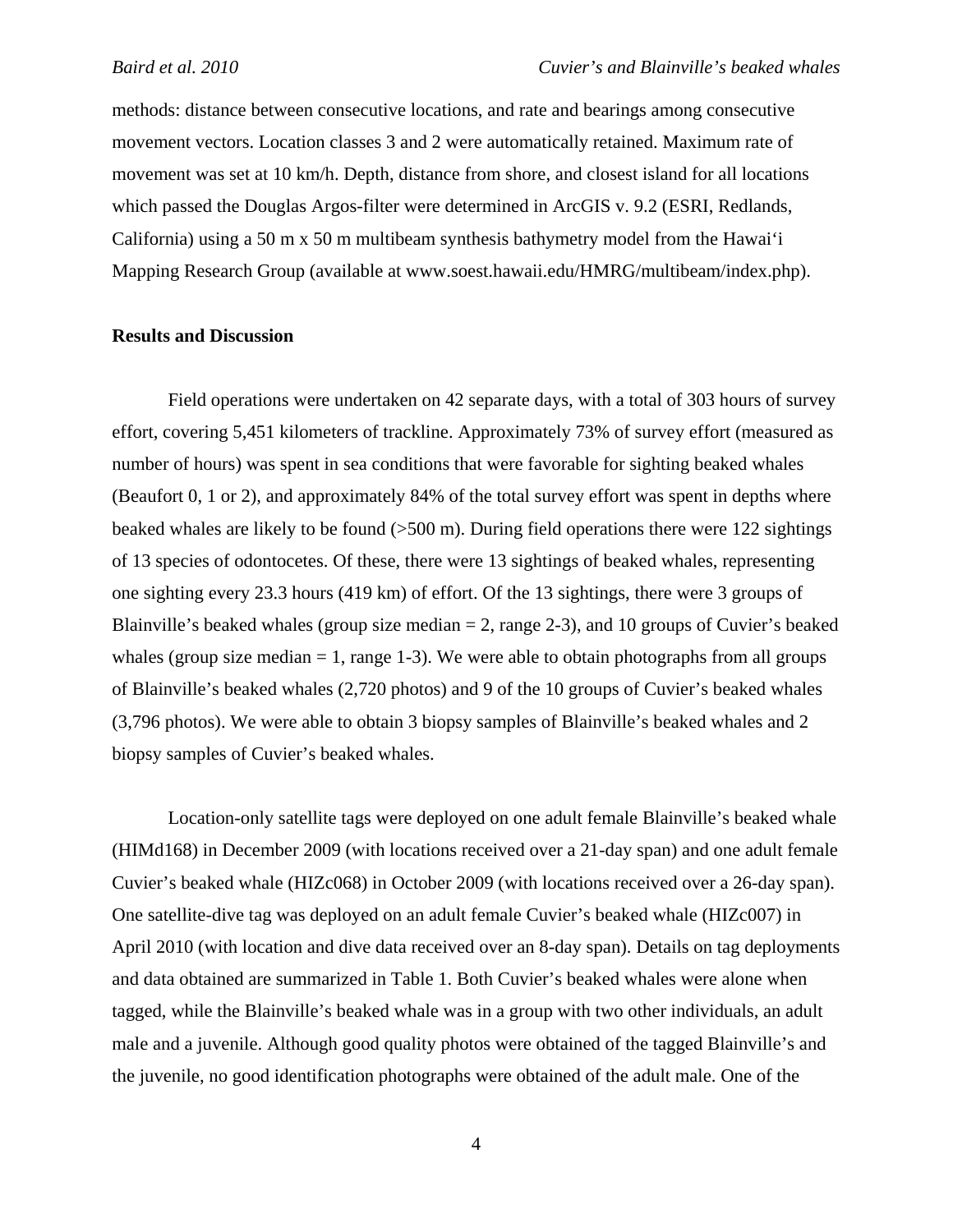Cuvier's beaked whales (HIZc007) had been photographically documented six times off the island of Hawai'i (in four different years) prior to tagging, while the other Cuvier's and the tagged Blainville's beaked whale had not been previously documented, so it was not possible to assess population identity (e.g., resident or open-ocean) based on photos. Although islandassociated populations of both species are small (Baird et al. 2009b) and there are high resighting rates (McSweeney et al. 2007), new individuals are still regularly documented so it is not surprising that the two other tagged whales had not been previously documented. None of the individuals had been previously tagged.

 All three satellite tagged individuals remained closely associated with the island of Hawai'i over the duration of time that locations were received from the tags (Figure 1). For both Cuvier's beaked whales all locations were closest to the island of Hawai'i. While 11 of the 86 filtered locations (12.8%) from the Blainville's beaked whale were closer to the island of Maui, the tagged whale remained on the slope of the island of Hawai'i (Figure 1). The Blainville's beaked whale was found in shallower depths than the Cuvier's beaked whales (Table 1), yet was further from shore on average because that individual spent its time off the northwest part of the island, where shallower water extends further from shore (Figure 1). Although the three tagged individuals moved as far as 62 km (HIMd168), 119 km (HIZc068) and 65 km (HIZc007) from where they were originally tagged, both HIMd168 and HIZc068 returned close to the location where they were tagged approximately 14 and 9 days post-tagging, respectively (Figure 2). Based on photo-identification data we were only able to confirm that one of the three tagged individuals was a known member of the island-associated populations of these two species, but the movement and depth data suggests that the other two individuals are also members of the island-associated populations. One Blainville's beaked whale from the open-ocean population has been previously satellite tagged, and that individual moved 900 km west of the island in a 19-day period, utilizing much deeper water (median depth = 4,702 m [Baird et al. 2009a]). As with previous tag deployments on Blainville's beaked whales from the resident population (Schorr et al. 2009), movements of the tagged Blainville's in December 2009 were restricted to the west and north side of the island, suggesting that this population rarely uses waters off the east side of the island of Hawai'i.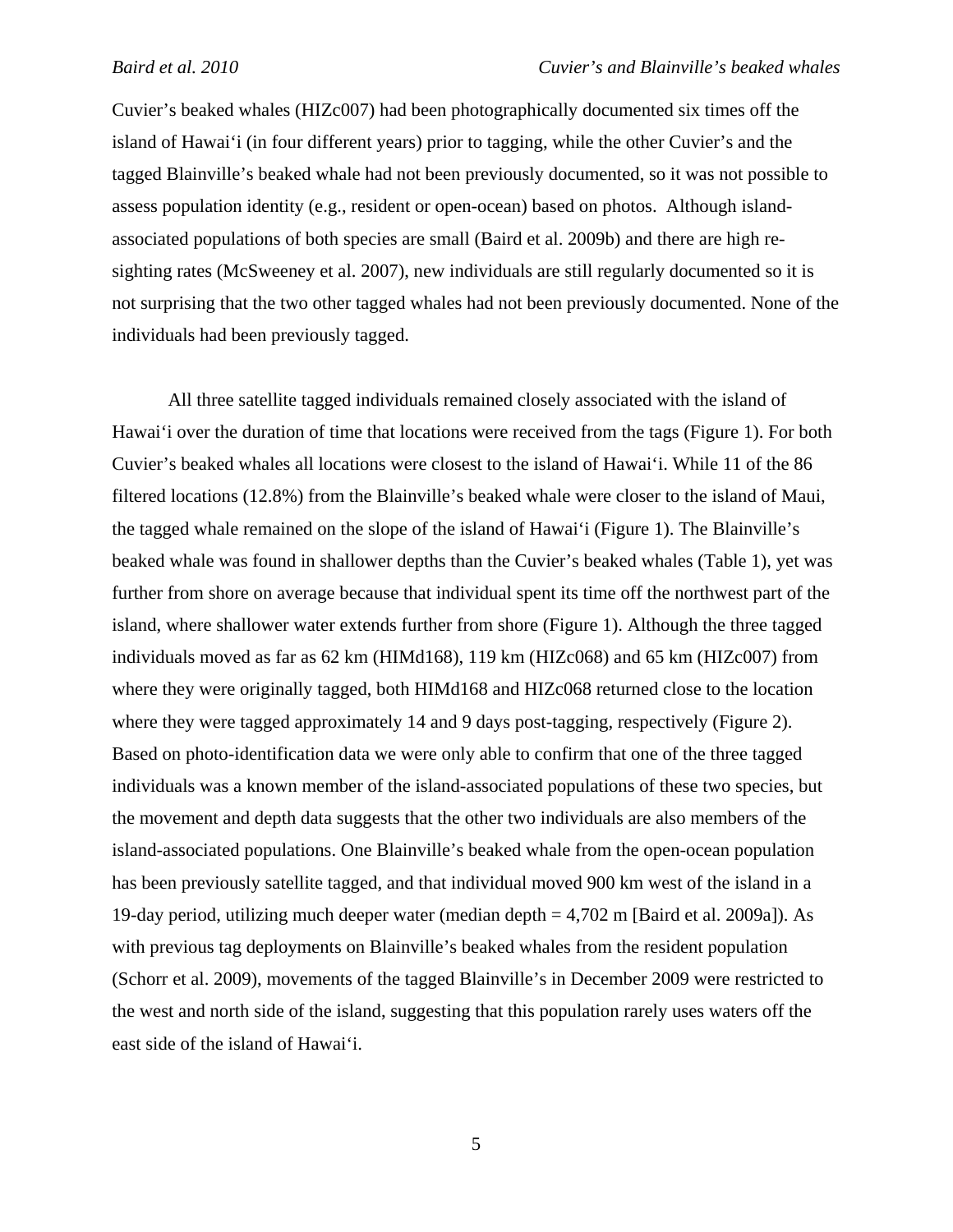$\overline{a}$ 

The Mk10A tag deployed on the Cuvier's beaked whale is the first satellite-dive tag to be deployed on a beaked whale and provided the longest dive time series ever recorded for a Cuvier's beaked whale<sup>1</sup>. Prior to this deployment a total of 34 hours of dive data were available from two Cuvier's beaked whales in Hawai'i tagged with suction-cup attached time-depth recorders (Baird et al. 2006, 2008). From the Mk10A, a total of 71.7 hours of dive data over a 117 hour period was obtained (Figure 3), including a 40.29 hour stretch of continuous data and then periods of data with gaps of 2 to 14 hours. Received data were close to evenly split between the day (48.1%) and night (51.9%). In general dive patterns were similar to those reported by Baird et al. (2006, 2008); this individual exhibited deep (maximum 1,752 m) and long (maximum 86.9 min) dives during both the day and night (Table 2). We compared day and night time diving parameters for reference to our earlier assessment of diel variation in behavior (Baird et al. 2008) and found that the diel differences in diving parameters varied in the same direction as in the previous study for nine of the 10 variables examined (Table 2).

 For Cuvier's beaked whales we now have location data from six different individuals for a combined period of 105 days (including information from this study and the satellite tag deployments on one individual in 2006, two individuals in 2008 (Schorr et al. 2008), and one individual in April 2009 (Baird et al. 2009a)). All six individuals have remained close to the island of Hawai'i for the entire time the tags were functioning (Figure 1; Figure 4 in Schorr et al. 2008; Figure 2 in Baird et al. 2009). To date all species of odontocetes around the main Hawaiian Islands that have been compared genetically to populations elsewhere have exhibited evidence of genetic differentiation either within the main Hawaiian Islands or between the main Hawaiian Islands and populations elsewhere (Andrews et al. 2010; Chivers et al. 2005, 2007, 2010; Courbis et al. 2009; Martien and Baird 2006). For Cuvier's beaked whales, our satellite data suggests the population may be resident to the island and thus potentially distinct from surrounding populations of this species. This conclusion is further supported by the long-term site fidelity evident from photo-identification data (McSweeney et al. 2007) and preliminary genetic evidence (Dalebout 2008).

<sup>1</sup> Since this deployment Cascadia Research has deployed two additional Mk10A tags on Cuvier's beaked whales in California with longer attachment duration.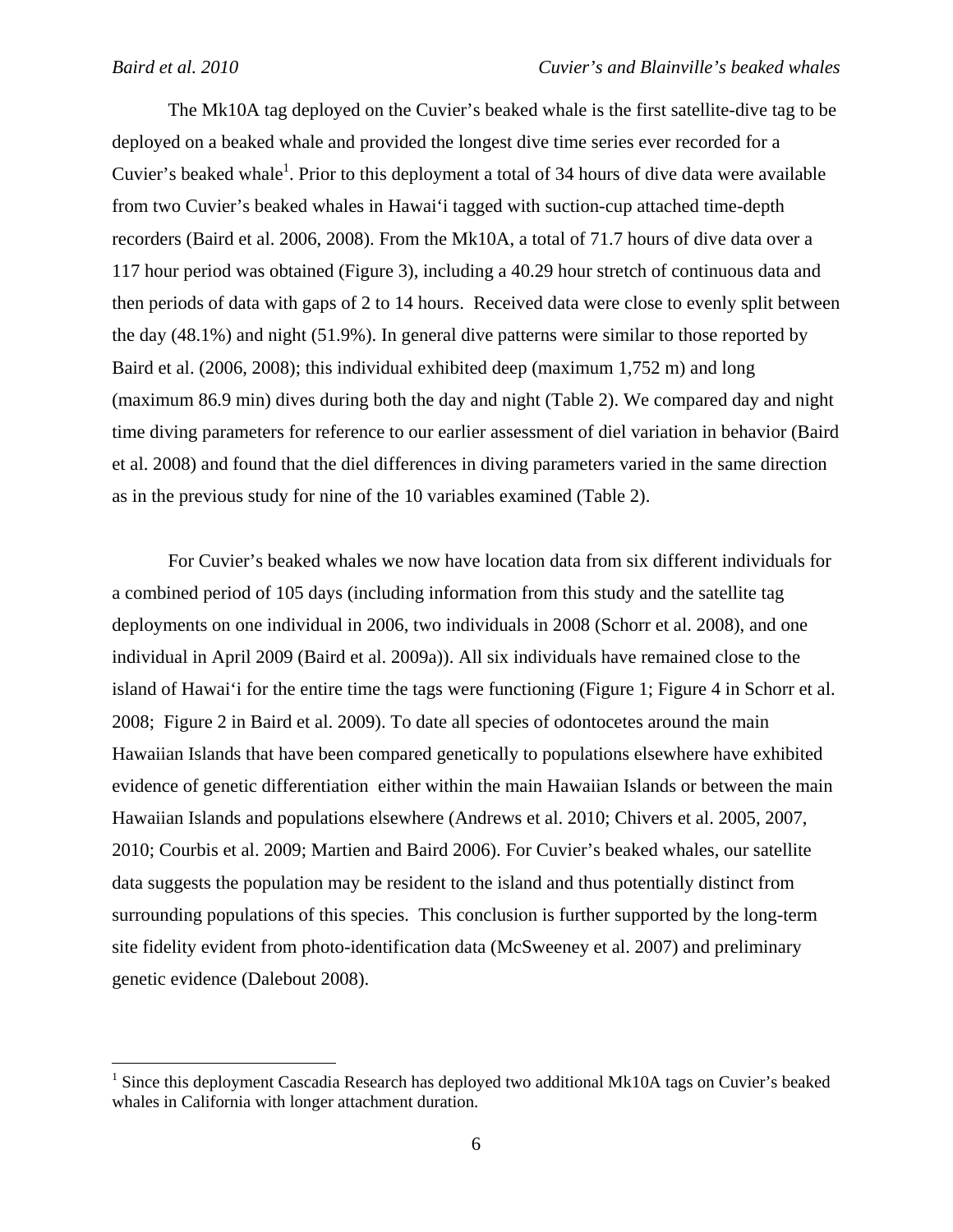# **Acknowledgements**

Funding for this research was primarily from the U.S. Navy (N45) via the Southwest Fisheries Science Center and the Naval Postgraduate School, Monterey. We thank Jay Barlow for administering the contract and for helpful comments on a draft of this report. Additional support for field efforts and/or satellite tags was received from the Pacific Islands Fisheries Science Center and the Office of Naval Research (through a grant to the Alaska SeaLife Center). We thank Sabre Mahaffy for matching of photographs, Damon Holzer for GIS processing of data, and a number of individuals for assisting in the field.

# **Literature Cited**

- Andrews, K.R., L. Karczmarski, W.W.L. Au, S.H. Rickards, C.A. Vanderlip, B.W. Bowen, E. G. Grau, and R.J. Toonen. 2010. Rolling stones and stable homes: social structure, habitat diversity and population genetics of the Hawaiian spinner dolphin (*Stenella longirostris*). Molecular Ecology 19:732-748.
- Baird, R.W., D.L. Webster, D.J. McSweeney, A.D. Ligon, G.S. Schorr, and J. Barlow. 2006. Diving behaviour of Cuvier's (*Ziphius cavirostris*) and Blainville's (*Mesoplodon densirostris*) beaked whales in Hawai'i. Canadian Journal of Zoology 84:1120-1128
- Baird, R.W., D.L. Webster, G.S. Schorr, D.J. McSweeney and J. Barlow. 2008. Diel variation in beaked whale diving behavior. Marine Mammal Science 24:630-642.
- Baird, R.W., G.S. Schorr, D.L. Webster, S.D. Mahaffy, D.J. McSweeney, M.B. Hanson, and R.D. Andrews. 2009a. Movements of satellite-tagged Cuvier's and Bainville's beaked whales in Hawai'i: evidence for an offshore population of Blainville's beaked whales. Report prepared under Contract No. AB133F-08-SE-4534 from the Southwest Fisheries Science Center, National Marine Fisheries Service, La Jolla, California. Available at www.cascadiaresearch.org/hawaii/beakedwhales.htm
- Baird, R.W., D.J. McSweeney, G.S. Schorr, S.D. Mahaffy, D.L. Webster, J. Barlow, M.B. Hanson, J.P. Turner and R.D. Andrews. 2009. Studies of beaked whales in Hawai'i: population size, movements, trophic ecology, social organization and behaviour. European Cetacean Society Special Publication 51:23-25. Available at www.cascadiaresearch.org/hawaii/beakedwhales.htm
- Baird, R.W., G.S. Schorr, D.L. Webster, D.J. McSweeney, M.B. Hanson and R.D. Andrews. 2010. Movements and habitat use of satellite-tagged false killer whales around the main Hawaiian Islands. Endangered Species Research 10:107-121.
- Chivers, S.J., R.G. LeDuc and R.W. Baird. 2003. Hawaiian island populations of false killer whales and short-finned pilot whales revealed by genetic analyses**.** In Abstracts of the 15th Biennial Conference on the Biology of Marine Mammals, Greensboro, NC, December 2003.
- Chivers, S.J., R.W. Baird, D.J. McSweeney, D.L. Webster, N.M. Hedrick, and J.C. Salinas. 2007. Genetic variation and evidence for population structure in eastern North Pacific false killer whales (*Pseudorca crassidens*)**.** Canadian Journal of Zoology 85:783-794.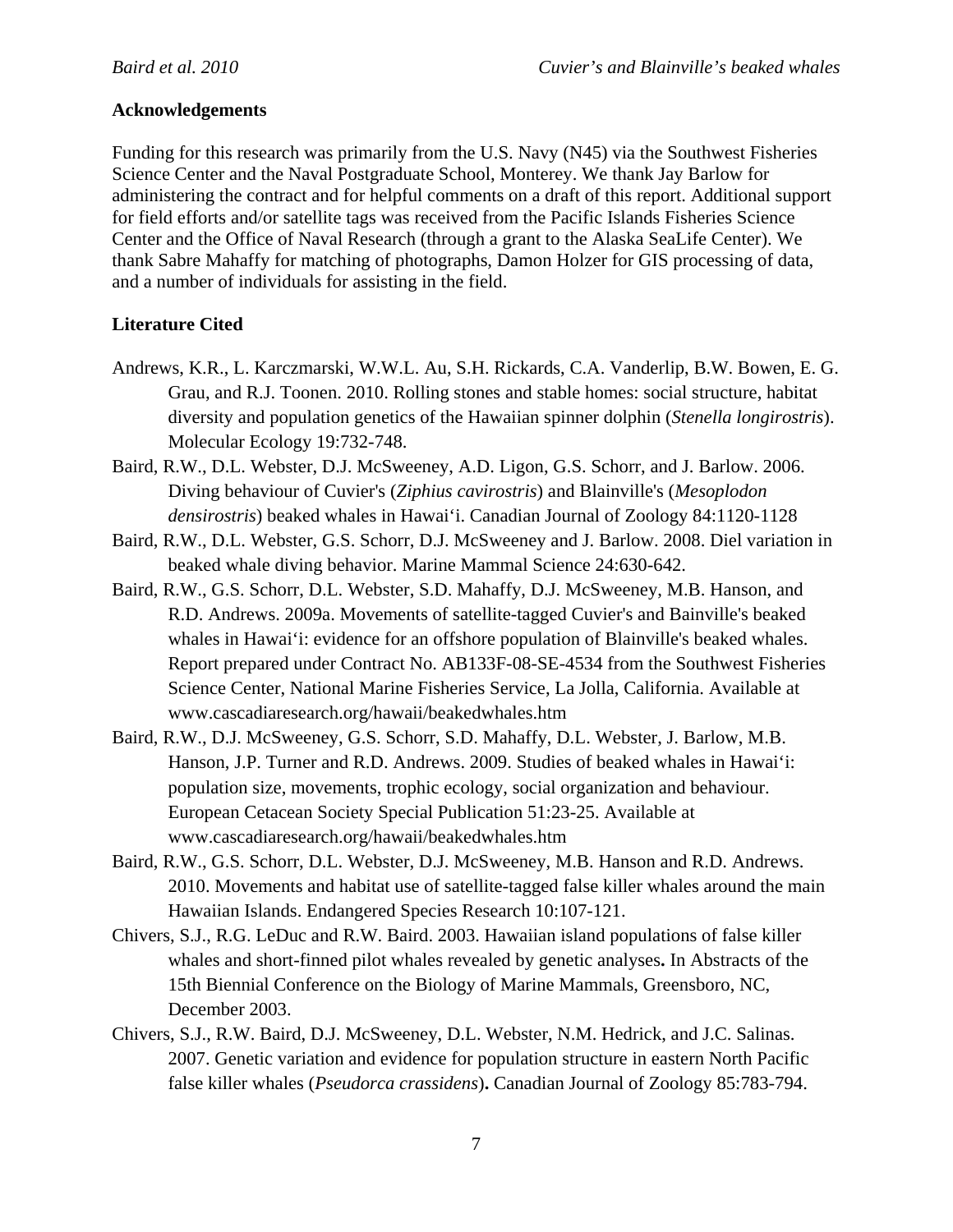- Chivers, S.J., R.W. Baird, K.M. Martien, B.L. Taylor, E. Archer, A.M. Gorgone, B.L. Hancock, N.M. Hedrick, D. Matilla, D.J. McSweeney, E.M. Oleson, C.L. Palmer, V. Pease, K.M. Robertson, J. Robbins, J.C. Salinas, G.S. Schorr, M. Schultz, J.L. Theileking, and D.L. Webster. 2010. Evidence of genetic differentiation for Hawai'i insular false killer whales (*Pseudorca crassidens*). NOAA Technical Memorandum NMFS-SWFSC-458, 46p.
- Courbis, S., R.W. Baird, F. Cipriano, and D. Duffield. 2009. Population structure of pantropical spotted dolphins near the main Hawaiian Islands: evidence of multiple genetic stocks. In Abstracts of the 18th Biennial Conference on the Biology of Marine Mammals, Quebec, October 2009.
- Dalebout, M. 2008. Worldwide population structure in Cuvier's beaked whales: identification of units for conservation. Naval Postgraduate School Report NPS-OC-08-006, Monterey, California.
- Martien, K.K., and R.W. Baird. 2006. Population structure of bottlenose dolphins around the main Hawaiian Islands revealed by mitochondrial and microsatellite markers. Document presented to the Pacific Scientific Review Group.
- McSweeney, D.J., R.W. Baird and S.D. Mahaffy. 2007. Site fidelity, associations and movements of Cuvier's (*Ziphius cavirostris*) and Blainville's (*Mesoplodon densirostris*) beaked whales off the island of Hawai'i. Marine Mammal Science 23:666-687.
- Schorr, G.S., R.W. Baird, M.B. Hanson, D.L. Webster, D.J. McSweeney, and R.D. Andrews. 2008. Movements of the first satellite-tagged Cuvier's and Blainville's beaked whales in Hawai'i. Report prepared under Contract No. AB133F-07-SE-3706 to Cascadia Research Collective, Olympia, WA from the Southwest Fisheries Science Center, National Marine Fisheries Service, La Jolla, California. Available at www.cascadiaresearch.org/hawaii/beakedwhales.htm
- Schorr, G.S., R.W. Baird, M.B. Hanson, D.L. Webster, D.J. McSweeney and R.D. Andrews. 2009. Movements of satellite-tagged Blainville's beaked whales off the island of Hawai'i. Endangered Species Research 10:203-213.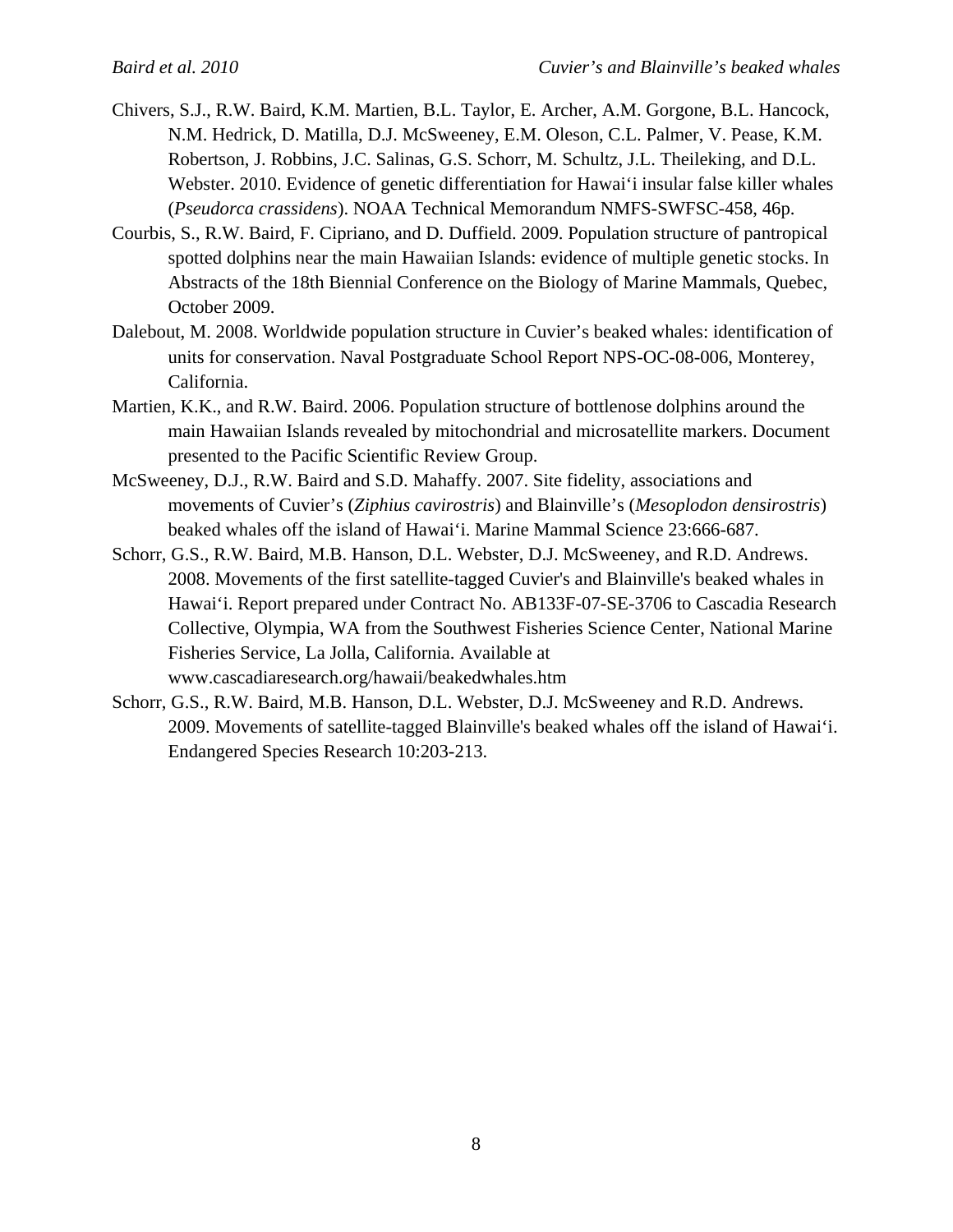

Figure 1. Locations of satellite tagged Cuvier's beaked whales (top) and a Blainville's beaked whale (bottom) after processing locations through the Douglas Argos-filter. The 25-day track of HIZc068 is indicated with black squares, and the 7-day track of HIZc007 is indicated with grey diamonds. Consecutive locations are joined by dashed lines but are not meant to indicate travel route between locations. The 1,000 m, 2,000 m and 3,000 m depth contours are shown.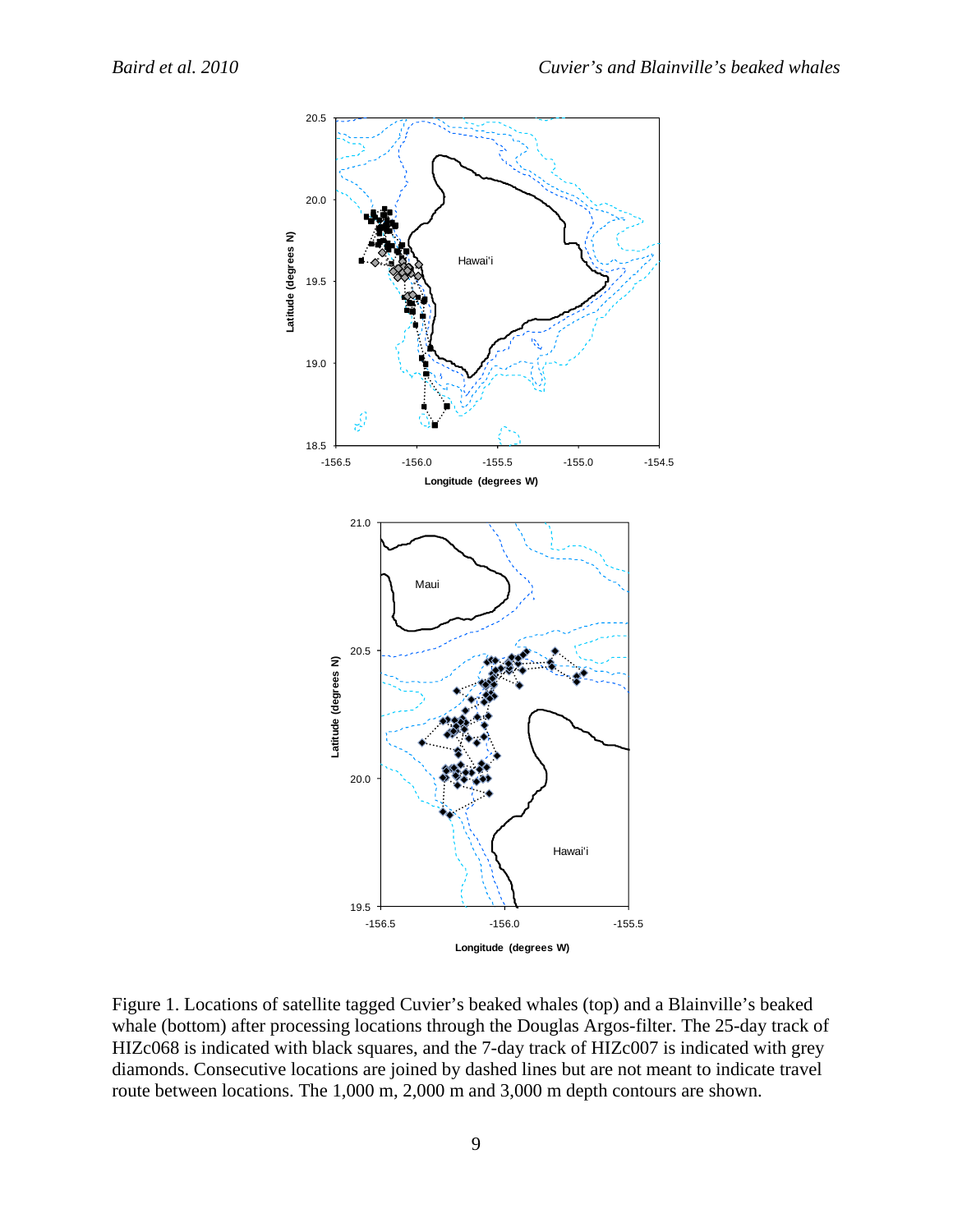

Figure 2. Distance from tagging location over time for the two Cuvier's beaked whales (top – yellow squares = HIZc007, black diamonds = HIZc068) and a Blainville's beaked whale (bottom). The scale on both are equivalent for comparison purposes.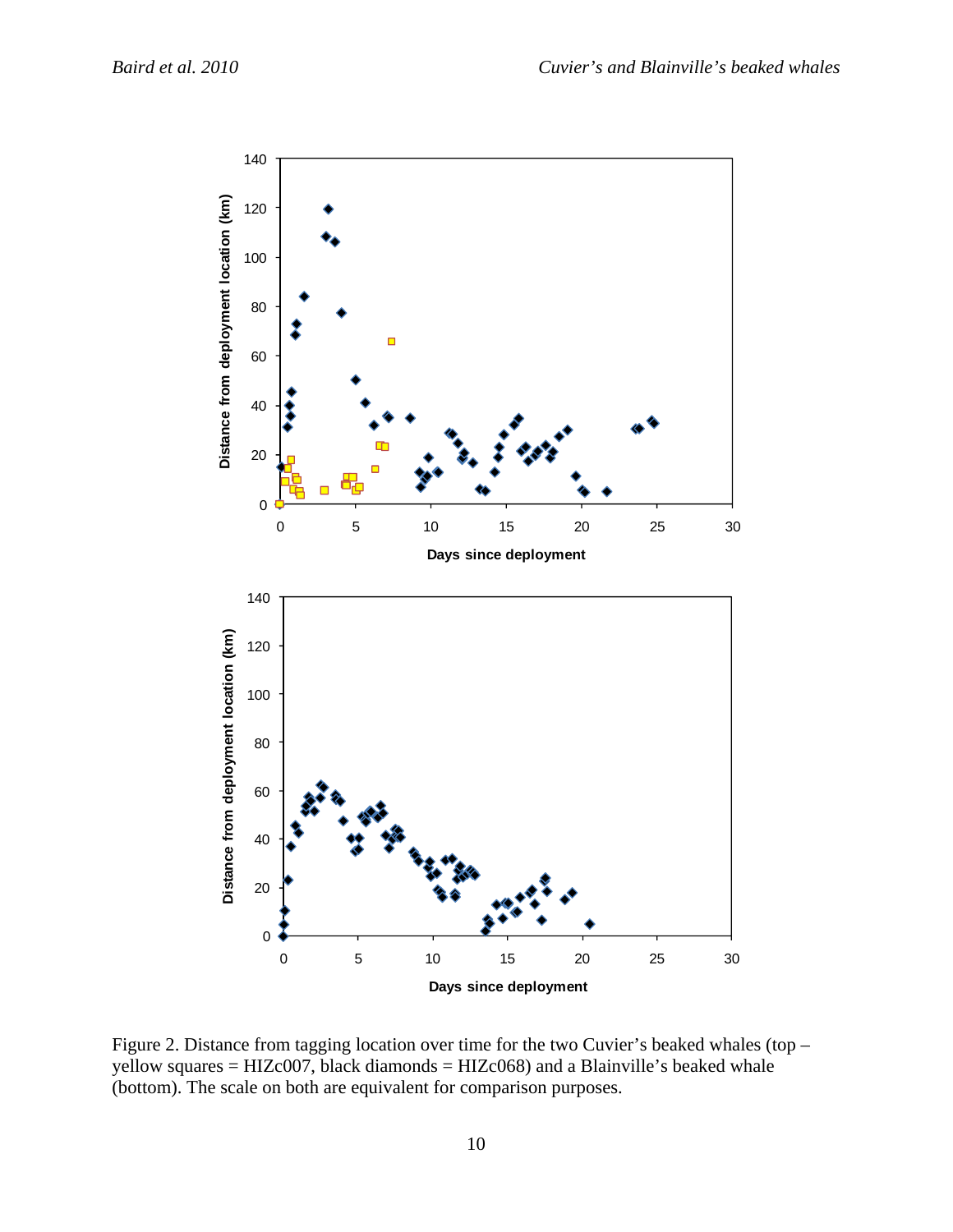

Figure 3. Dive data from an adult female Cuvier's beaked whale (HIZc007) tagged with a Mk10A satellite-dive tag. Night-time periods are indicated with shading. Gaps in the line represent periods when no dive data was received via the Argos satellite system.